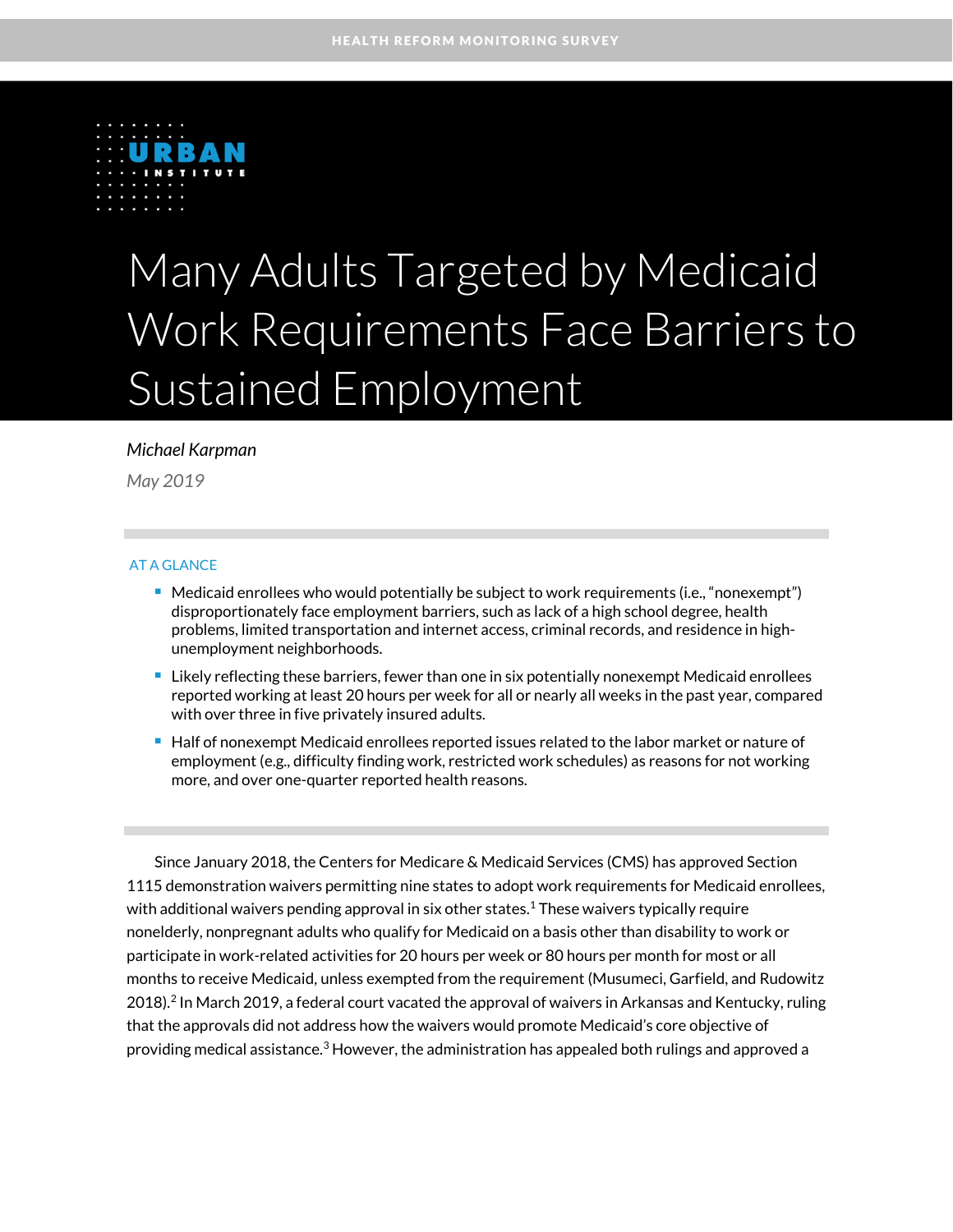new waiver that included work requirements as part of a partial Medicaid expansion in Utah shortly after the decisions. 4

Despite states' rapid adoption of work requirements and recent legal challenges, limited information has been available to assess the potential barriers current Medicaid enrollees would face in meeting these requirements on a sustained basis and the risk that these employment barriers will result in loss of health insurance coverage under work requirement policies. Using data from the September 2018 and March 2019 rounds of the Health Reform Monitoring Survey (HRMS) for a nationally representative sample of nonelderly adults, this study examines work patterns and potential barriers to employment among "nonexempt" Medicaid enrollees—those who would most likely be subject to work requirements, based on standards proposed in Kentucky—and compares this group with both Medicaid enrollees who would likely be exempt and privately insured adults.

The analysis finds that both nonexempt and exempt Medicaid enrollees are more likely than privately insured adults to face potential employment barriers, such as lack of a high school degree, limited English proficiency, physical and mental health issues, and residence in a high-unemployment neighborhood. Nonexempt enrollees are also more likely than both exempt enrollees and privately insured adults to report multiple chronic health conditions, lack of household internet access, limited transportation access, and criminal records.

These and other barriers likely contribute to the lower rates of sustained employment at or above 20 hours per week among nonexempt Medicaid enrollees relative to those with private coverage. Though most of these enrollees (61.6 percent) worked during the past year, fewer than one in six worked at least 20 hours per week for all or nearly all weeks, compared with over three in five privately insured adults. Issues related to the labor market or nature of employment (e.g., difficulty finding work, restricted work schedules) and health issues were the most common reasons nonexempt enrollees reported for not working more. These potential barriers raise concerns that introducing work requirements in Medicaid will result in loss of coverage for many enrollees without increasing their employment and underscore the importance of placing education, training, other employment services, and work supports at the center of policy initiatives to improve employment outcomes.

# What We Did

This study used data from a sample of 15,031 nondisabled adults ages 19 to 64 who participated in the September 2018 and March 2019 rounds of the Health Reform Monitoring Survey, 5 including 1,180 nondisabled adults with Medicaid and 12,097 with private coverage at the time of the survey. $^6$ 

Though recent studies have drawn on federal surveys to explore the implications of work requirements (Bauer, Schanzenbach, and Shambaugh 2018; Gangopadhyaya and Kenney 2018; Garfield, Rudowitz, and Damico 2018; Wen, Saloner, and Cummings 2019), <sup>7</sup> no single federal survey collects data on work experience over time, reasons for not working, and potential barriers to sustained employment among current Medicaid enrollees. The September 2018 and March 2019 HRMS collected detailed data on work patterns and potential individual-level employment barriers, which were grouped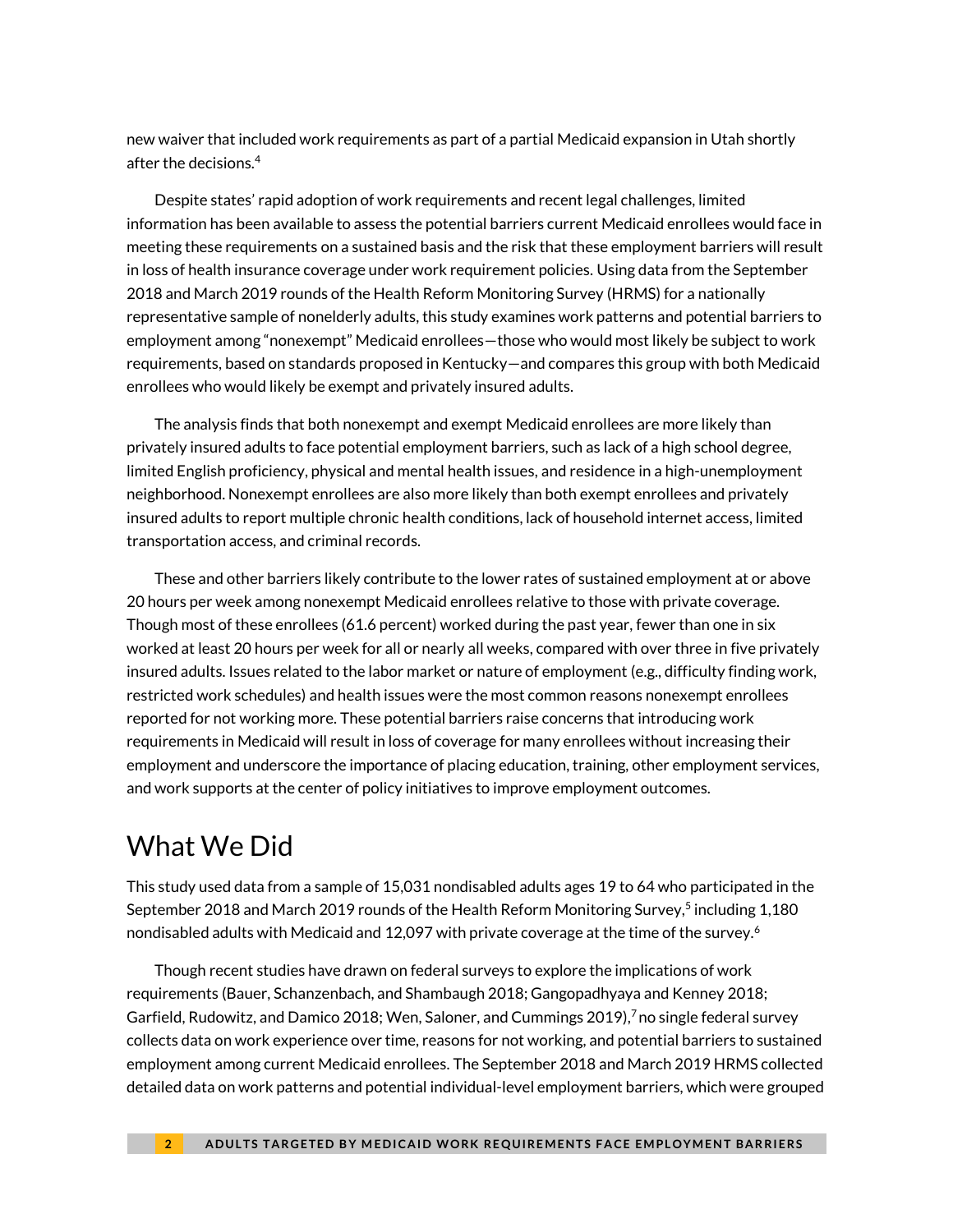into the following categories: skill-related; health-related; search or participation–related (i.e., factors that make it difficult to look for or get to work); and hiring-related (i.e., factors other than skills or experience that may prevent hiring). Potential neighborhood-level employment barriers were assessed by merging 2013–17 American Community Survey census tract-level estimates of unemployment, poverty, and average commute times to the HRMS. $8$ 

Employment barriers and work patterns are compared across three groups of nondisabled adults:

- 1. Medicaid enrollees potentially subject to work requirements (i.e., "nonexempt") if implemented nationally, based on exemption criteria from Kentucky's demonstration waiver, which was the first waiver with work requirements approved by CMS
- 2. Medicaid enrollees likely to be exempt
- 3. Privately insured adults, who constitute the majority of the working population and provide a standard for the self-sufficiency goals that work requirement policies are designed to promote

Nearly 60 percent of nondisabled Medicaid enrollees in the sample would likely be exempt because they were pregnant in the past year, full-time students in the past year, or reported being primary caregivers of a dependent child or an adult family member who needs help with daily or household activities (table 1). States must also exempt adults deemed medically frail but have flexibility in defining these criteria, and Kentucky's definition of medical frailty has been unclear.<sup>9</sup> A sensitivity test using health-related activity or functional limitations as a proxy for medical frailty exemption yielded little change in the study results.

### TABLE 1

### **Characteristics Used to Determine Exemptions from Work Requirements among Nondisabled Adults Ages 19–64, by Coverage Type, September 2018/March 2019**

|                                                                  | <b>Medicaid</b> | <b>Privately insured</b> |
|------------------------------------------------------------------|-----------------|--------------------------|
| Reported being pregnant in past year                             | 8.5%            | $2.4%***$                |
| Reported being a full-time student in past year                  | 11.2%           | 8.9%                     |
| Reported being a primary caregiver for a<br>dependent child      | 45.1%           | $33.6%***$               |
| Reported being a primary caregiver for an adult<br>family member | 9.2%            | $5.7\%***$               |
| Any of the above                                                 | 59.6%           | 44.6%***                 |
| None of the above                                                | 40.4%           | 55.4%***                 |
| Sample size                                                      | 1,180           | 12.097                   |

**Source:** Health Reform Monitoring Survey, quarter 3 2018 and quarter 1 2019.

**Notes:** Nondisabled is defined as those not receiving Supplemental Security Income or Social Security Disability Income in the past year or enrolled in Medicare at the time of the survey.

\*/\*\*/\*\*\* Estimate differs significantly from adults enrolled in Medicaid at the 0.10/0.05/0.01 level, using two-tailed tests.

Survey responses on type of health insurance coverage, exemptions from work requirements, work patterns, and employment barriers are subject to measurement error. <sup>10</sup> For instance, because respondents often have difficulty reporting their type of health insurance in surveys (Pascale 2008), a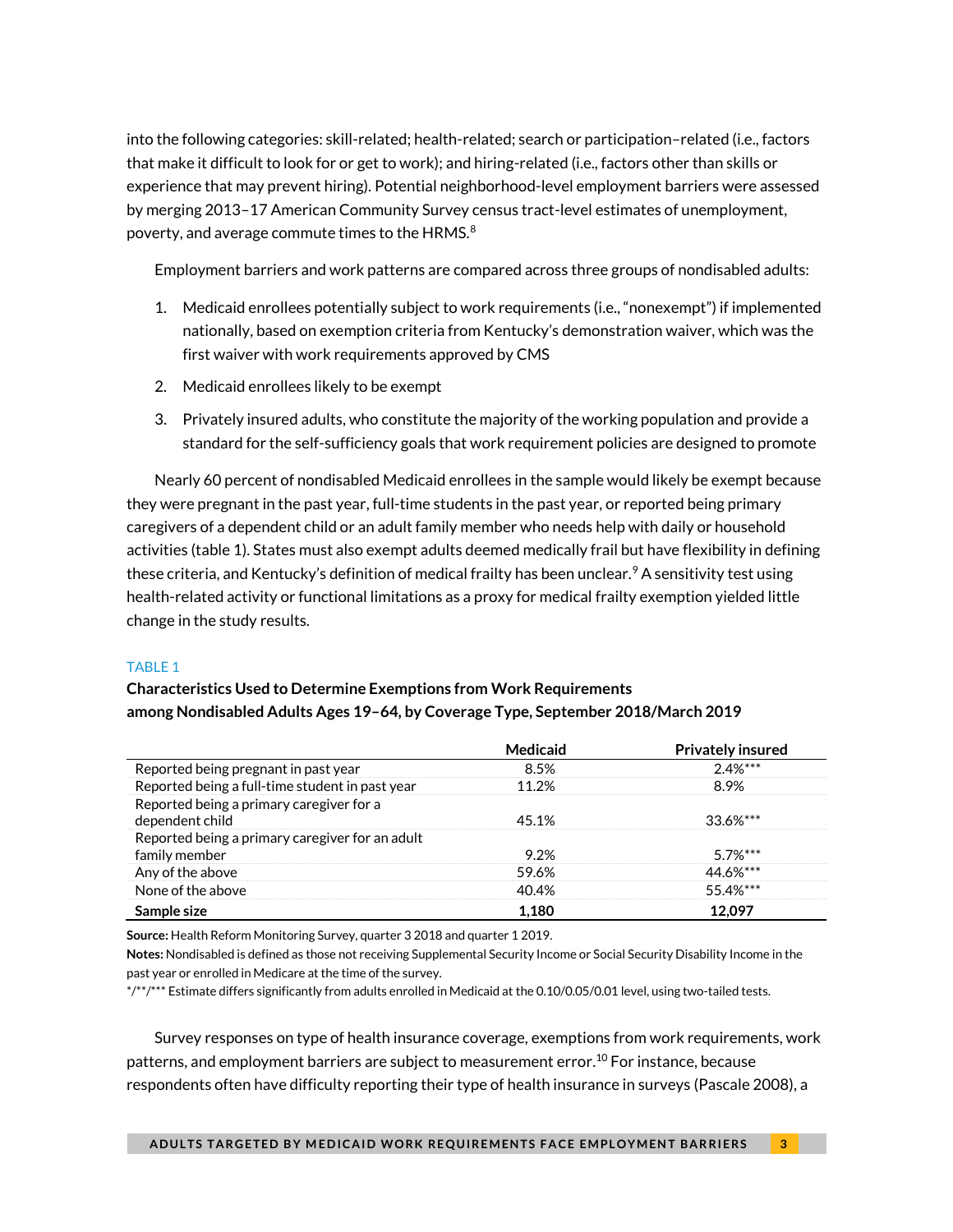logical editing process is used to assign coverage type to adults participating in the HRMS (Blavin, Karpman, and Zuckerman 2016).

Using Kentucky's waiver to assign exemptions from work requirements provides a conservative estimate of the share of adults who would likely be subject to such requirements if they were implemented nationally, because other state waivers typically contain narrower exemptions (e.g., only exempting caregivers of children if one of their children is under age 6). Some limitations to the data likely result in further underestimation of the share of nonexempt adults. For instance, primary caregiver status is self-reported and may therefore be overreported in the HRMS; Kentucky only allows one caregiver exemption per household. Other limitations may lead to overestimating the share of Medicaid enrollees who may be subject to work requirements: the survey did not collect data on compliance with TANF or SNAP work requirements, which automatically establishes compliance with Medicaid work requirements, or on whether respondents younger than 26 aged out of foster care and would therefore be exempt.

Previous research has found that respondents may underreport jobless spells when recalling pastyear work experience (Horvath 1982). In addition, Medicaid enrollees who work 80 hours per month would meet work requirement standards even if they worked less than 20 hours in some weeks. A study using different exemption criteria found a higher share of enrollees consistently meeting these standards based on average monthly hours relative to the estimates in this brief (Bauer, Schanzenbach, and Shambaugh 2018). Finally, the HRMS did not collect data on participation in allowable nonwork activities, such as job training or community service, that Medicaid enrollees can use to meet work requirements.

## What We Found

*Medicaid enrollees who would potentially be subject to work requirements disproportionately face employment barriers.*

Relative to privately insured adults, Medicaid enrollees were more likely to have characteristics that place them at risk of facing employment barriers. For example, both nonexempt and exempt Medicaid enrollees were over five times as likely as privately insured adults to lack a high school degree and over four times as likely to have limited English proficiency, increasing their exposure to the unstable low-wage job market (figure 1). Over one-quarter (26.2 percent) of nonexempt Medicaid enrollees reported multiple chronic health conditions, $11$  compared with less than 20 percent of exempt enrollees and privately insured adults. Both groups of Medicaid enrollees were more likely than their privately insured peers to report activity or functional limitations (that have not qualified them for federal disability benefits) and having ever been diagnosed with a mental health disorder.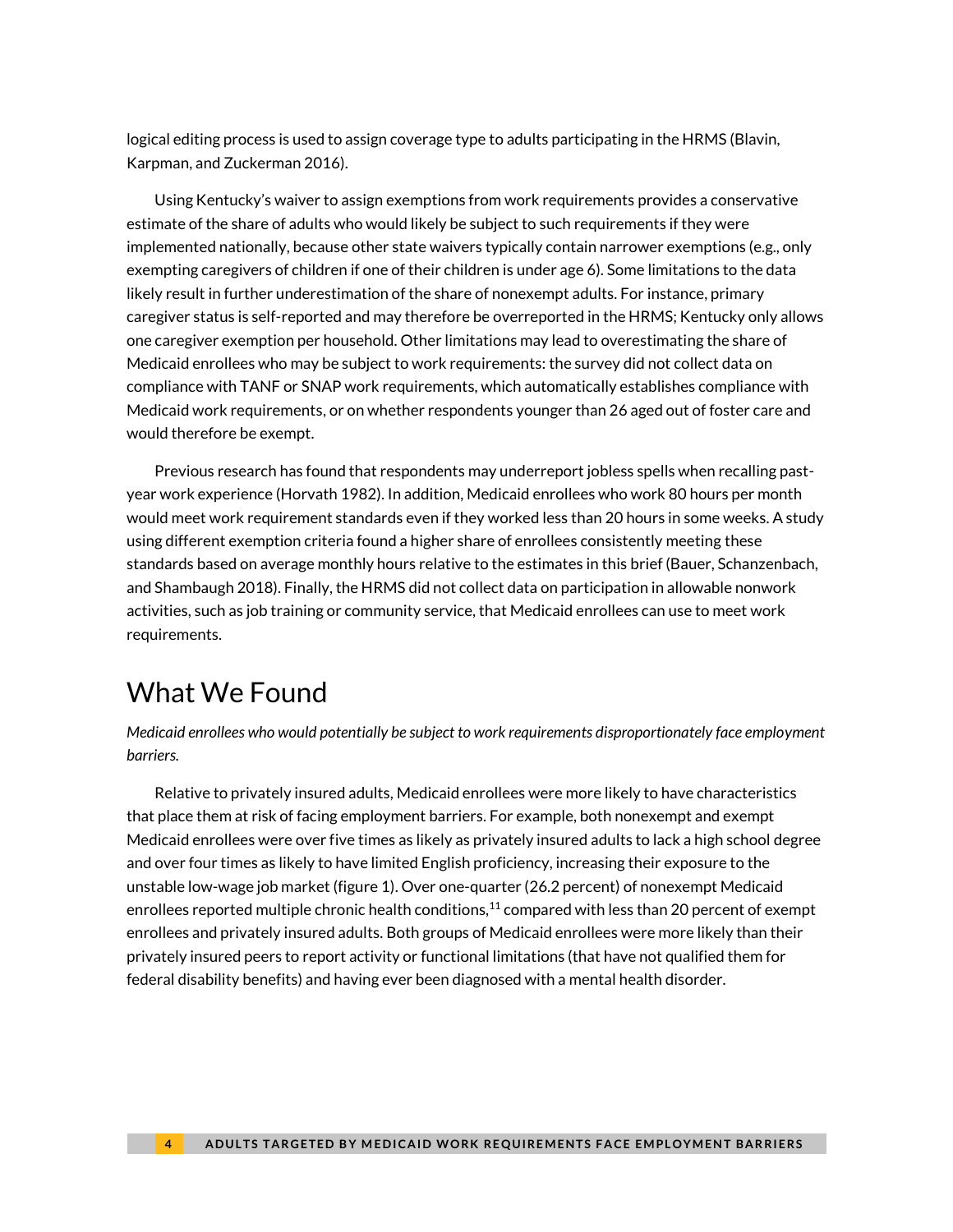#### FIGURE 1

### **Individual-Level Employment Barriers among Nondisabled Adults Ages 19–64, by Coverage Type and Potential Exposure to Work Requirements, September 2018/March 2019**

1.7%\*\*\*^^^  $5.1\%***$ <sup>^^^</sup>  $2.8\%***$  $4.3\%***^*$ ^^  $16.7\%***$ ^^ 17.8%\*\*\*  $5.3%$ <sup>\*</sup> 1.7%\*\*^^  $4.1\%***$ 6.6% 8.4% 26.7% 19.6%\* 9.8% 9.3% 21.6%<br>26.6%\*\* 7.8% 15.2% 14.6% 22.3% 27.7% 26.2% 10.6% 7.2% Formerly incarcerated Criminal record Limited access to transportation Lack of household internet access Ever diagnosed with a mental health condition Multiple chronic conditions Activity or functional limitation Limited English proficiency Did not complete high school ■ Medicaid, potentially nonexempt from (i.e., subject to) work requirements  $\blacksquare$  Medicaid, likely exempt from work requirements Privately insured **Skill barriers Health barriers Search/participation barriers Hiring barriers**

URBAN **INSTITUTE**

49.1%\*\*\*

43.4%

**Source:** Health Reform Monitoring Survey, quarter 3 2018 and quarter 1 2019. **Notes:** Mental health conditions include anxiety, depression, mood, bipolar, schizoaffective, and schizophrenic disorders. Limited access to transportation includes lack of a household vehicle and fair or poor ability to get around without driving.

 $\blacksquare$  23.1%\*\*\*^^^

Black or Hispanic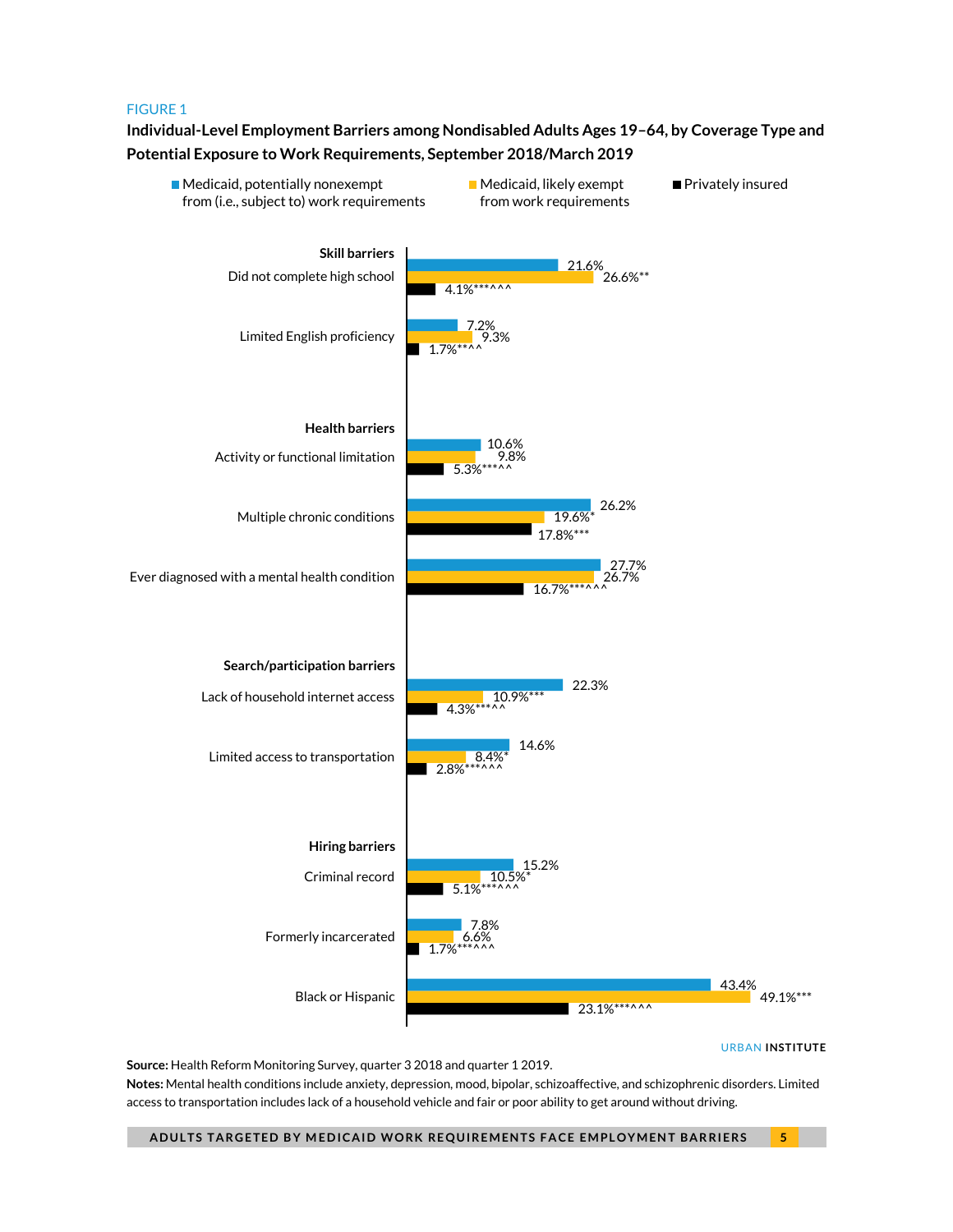Criminal record includes those who were arrested in the last seven years or were ever convicted or found delinquent of, or pleaded guilty to, any charges. Formerly incarcerated includes those ever sentenced to time in prison, jail, or a juvenile detention center. Likely exempt Medicaid enrollees were full-time students in the past year, pregnant in the past year, or primary caregivers. \*/\*\*/\*\*\* Estimate differs significantly from potentially nonexempt Medicaid enrollees at the 0.10/0.05/0.01 level, using two-tailed tests.

 $\gamma/\gamma/\gamma$  ^ Estimate differs significantly from likely exempt Medicaid enrollees at the 0.10/0.05/0.01 level, using two-tailed tests.

More than 22 percent of nonexempt adults with Medicaid do not have internet access at home, compared with 10.9 percent of exempt enrollees and 4.3 percent of the privately insured. Though access may be available in libraries or other venues, lack of household access could hinder the ability to search for jobs or consistently report work hours. Nonexempt Medicaid enrollees were also more likely than both exempt enrollees and privately insured adults to have limited access to transportation (i.e., no vehicle and fair or poor ability to get around without driving).

Over 15 percent of nonexempt Medicaid enrollees were likely to have a criminal record that would appear in a background check based on being arrested in the past seven years or ever being convicted or pleading guilty to any charges, $^{12}$  compared with 10.5 percent of exempt enrollees and 5.1 percent of privately insured adults.<sup>13</sup> Nonexempt enrollees were over four times more likely than the privately insured to report having ever been incarcerated. Medicaid enrollees are also disproportionately black or Hispanic, groups that face persistent hiring discrimination (Quillian et al. 2017). Overall, 82.9 percent of nonexempt enrollees reported at least one characteristic that may pose a barrier to employment, compared with 53.2 percent of privately insured adults (data not shown).

Neighborhood characteristics may also affect employment opportunities. Both nonexempt and exempt Medicaid enrollees are more than twice as likely as privately insured adults to live in census tracts with unemployment that is over twice the national average (figure 2). Nearly 40 percent of nonexempt and 46.1 percent of exempt Medicaid enrollees live in neighborhoods with poverty rates of 20 percent or higher. These neighborhoods are often marked by weaker hiring networks and isolation from job opportunities. There were no statistically significant differences in the shares of adults in each group living in neighborhoods with long average commute times.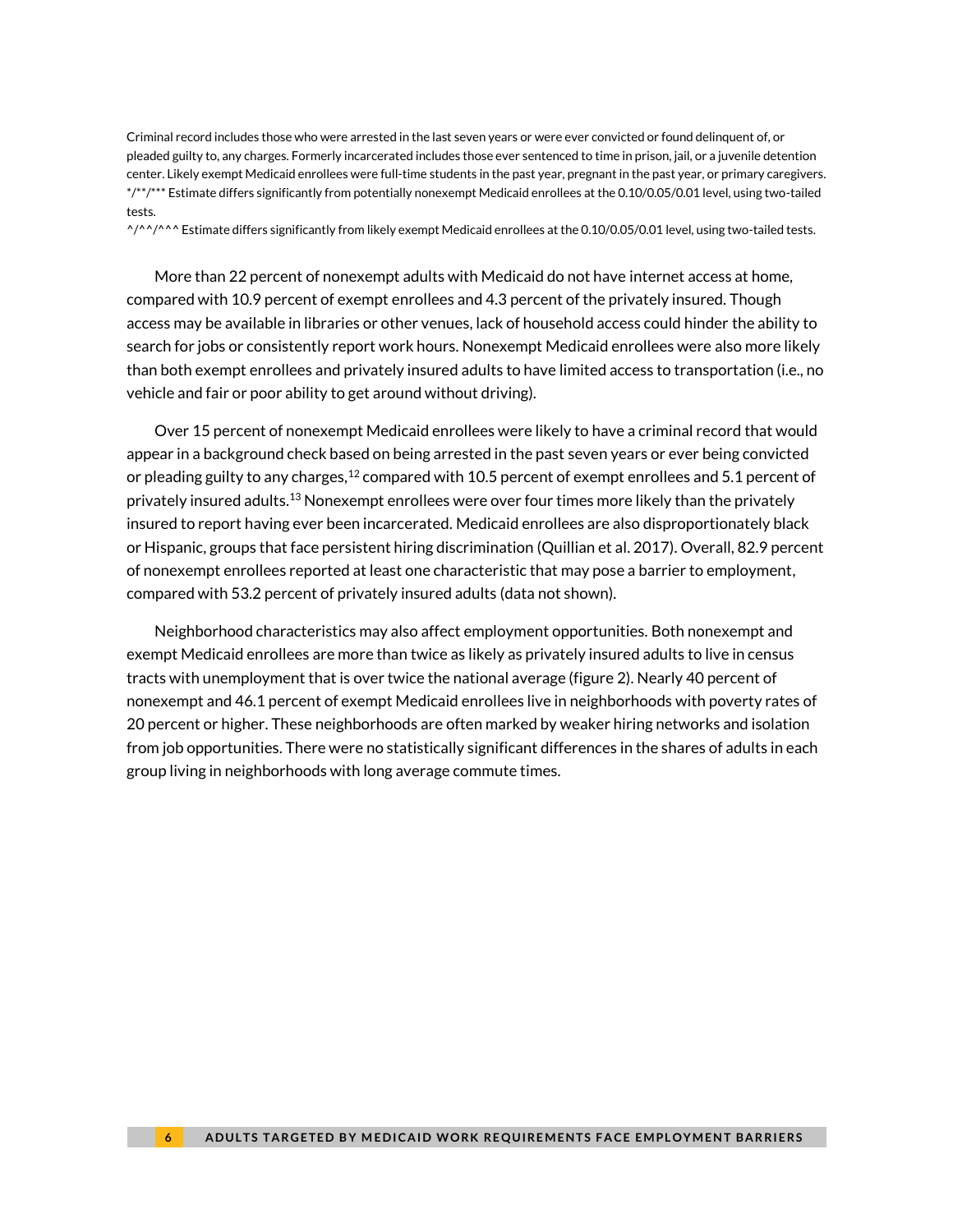#### FIGURE 2

**Neighborhood-Level Employment Barriers among Nondisabled Adults Ages 19–64, by Coverage Type and Potential Exposure to Work Requirements, September 2018/March 2019**



#### URBAN **INSTITUTE**

**Source:** Health Reform Monitoring Survey, quarter 3 2018 and quarter 1 2019; American Community Survey five-year estimates, 2013–17.

**Notes:** Neighborhood unemployment rates are for adults ages 20–64 in the census tract and are based on tract-level data for 2013–17. The national average tract-level nonelderly adult unemployment rate for 2013–17 for adults in the sample was 6.3 percent. Neighborhood poverty rates and commute times are for all ages and are based on census tract-level data for 2013–17. Likely exempt Medicaid enrollees were full-time students in the past year, pregnant in the past year, or primary caregivers. \*/\*\*/\*\*\* Estimate differs significantly from potentially nonexempt Medicaid enrollees at the 0.10/0.05/0.01 level, using two-tailed tests.

 $\frac{1}{2}$ <sup> $\frac{1}{2}$ </sup> Estimate differs significantly from likely exempt Medicaid enrollees at the 0.10/0.05/0.01 level, using two-tailed tests.

*Likely reflecting these barriers, fewer than one in six potentially nonexempt Medicaid enrollees reported working at least 20 hours per week for all or nearly all weeks in the past year, compared with over three in five privately insured adults.*

Given their greater prevalence of potential employment barriers, Medicaid enrollees were less likely than privately insured adults to achieve sustained employment at the levels required by work requirement policies being proposed in Medicaid. Though 61.6 percent of nonexempt enrollees worked in the past year, only 14.9 percent reported working at least 20 hours per week for all or nearly all weeks (figure 3). Another 19.3 percent reported usually working that many hours, 23.6 percent usually worked less, and 37.8 percent did not work at all, which also poses a barrier to future employment. Thus, without increased and more consistent employment, many nonexempt enrollees would be at risk of failing to comply or transitioning in and out of compliance if subject to work requirements.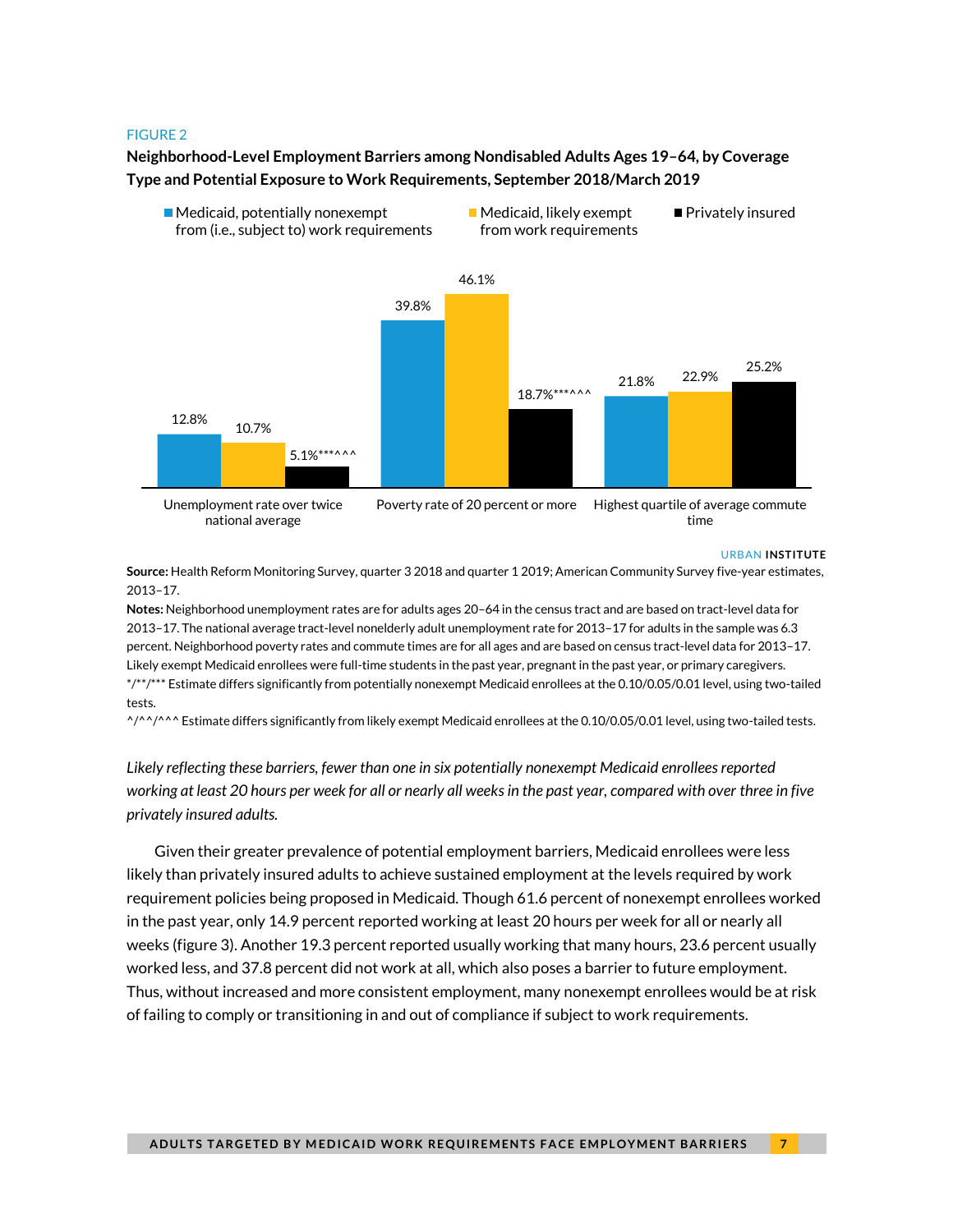#### FIGURE 3

### **Work Experience in the Past Year of Nondisabled Adults Ages 19–64, by Coverage Type and Potential Exposure to Work Requirements, September 2018/March 2019**



#### URBAN **INSTITUTE**

**Source:** Health Reform Monitoring Survey, quarter 3 2018 and quarter 1 2019.

**Notes:** Overall, 61.6 percent of potentially nonexempt Medicaid enrollees, 64.2 percent of likely exempt Medicaid enrollees, and 87.2 percent of privately insured adults worked in the past year. Estimates are not shown for the 4.3 percent of potentially nonexempt Medicaid enrollees, 2.0 percent of likely exempt Medicaid enrollees, and 1.3 percent of privately insured adults who did not report work experience, weeks worked, or usual hours worked in the past year. Likely exempt Medicaid enrollees were full-time students in the past year, pregnant in the past year, or primary caregivers.

\*/\*\*/\*\*\* Estimate differs significantly from potentially nonexempt Medicaid enrollees at the 0.10/0.05/0.01 level, using two-tailed tests.

 $\gamma/\gamma$ <sup>2</sup> Estimates differs significantly from likely exempt Medicaid enrollees at the 0.10/0.05/0.01 level, using two-tailed tests.

*Half of nonexempt Medicaid enrollees reported issues related to the labor market or the nature of their employment as reasons for not working more, and over one-quarter reported health reasons.*

Among nonexempt Medicaid enrollees who did not always work 20 hours per week, about half (49.9 percent) reported not working or not working more hours for reasons related to the labor market or the nature of their employment, such as difficulty finding work, employer restrictions on their work schedule, employment in temporary positions, or reduced hours because business was slow (figure 4).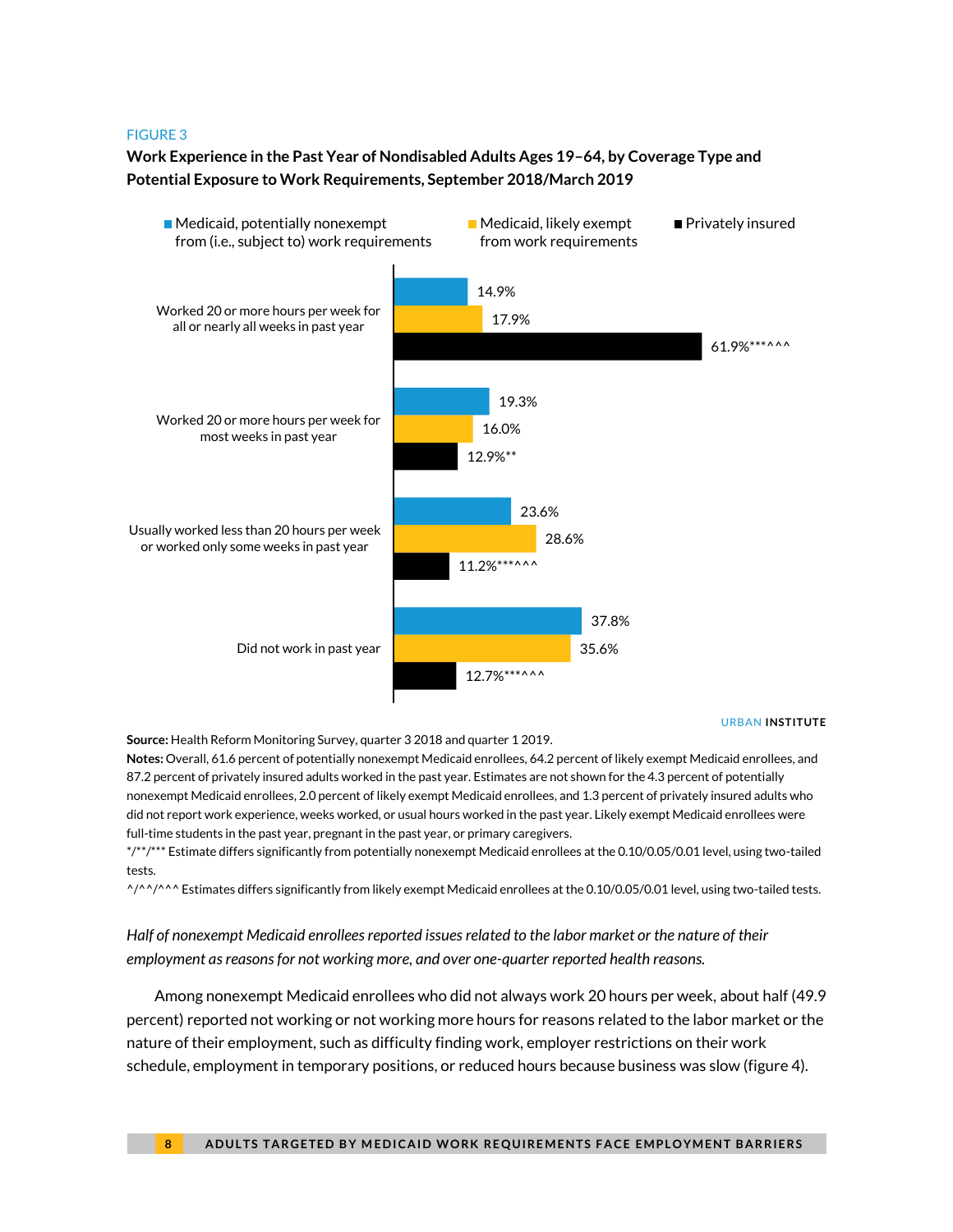Over one-quarter (27.5 percent) reported health as the reason for not working more. Nonexempt Medicaid enrollees were 20 percentage points less likely than privately insured adults to report that they did not want to work more or were retired (15.6 percent versus 35.6 percent). Transportation was a problem for 10.1 percent of nonexempt Medicaid enrollees and 2.7 percent of the privately insured. Among exempt enrollees, the most common reasons for not working more owed to caregiving and school attendance, followed by factors related to the labor market or nature of employment.

#### FIGURE 4

**Reasons for Not Always Working at Least 20 Hours Per Week in Past Year among Nondisabled Adults Ages 19–64, by Coverage Type and Potential Exposure to Work Requirements, September 2018/March 2019**



#### URBAN **INSTITUTE**

**Source:** Health Reform Monitoring Survey, quarter 3 2018 and quarter 1 2019.

**Notes:** Reasons related to the labor market or nature of employment include the following: could not find work or work with more hours; employer restrictions on work schedule; reduced hours because business was slow; and seasonal, temporary, or part-time work. Examples of "other reasons" include weather, moving, immigration status, and family-related reasons. Respondents could report multiple reasons. Likely exempt Medicaid enrollees were full-time students in the past year, pregnant in the past year, or primary caregivers.

\*/\*\*/\*\*\* Estimate differs significantly from potentially nonexempt Medicaid enrollees at the 0.10/0.05/0.01 level, using two-tailed tests.

 $\frac{1}{2}$ <sup> $\frac{1}{2}$ </sup> Estimate differs significantly from likely exempt Medicaid enrollees at the 0.10/0.05/0.01 level, using two-tailed tests.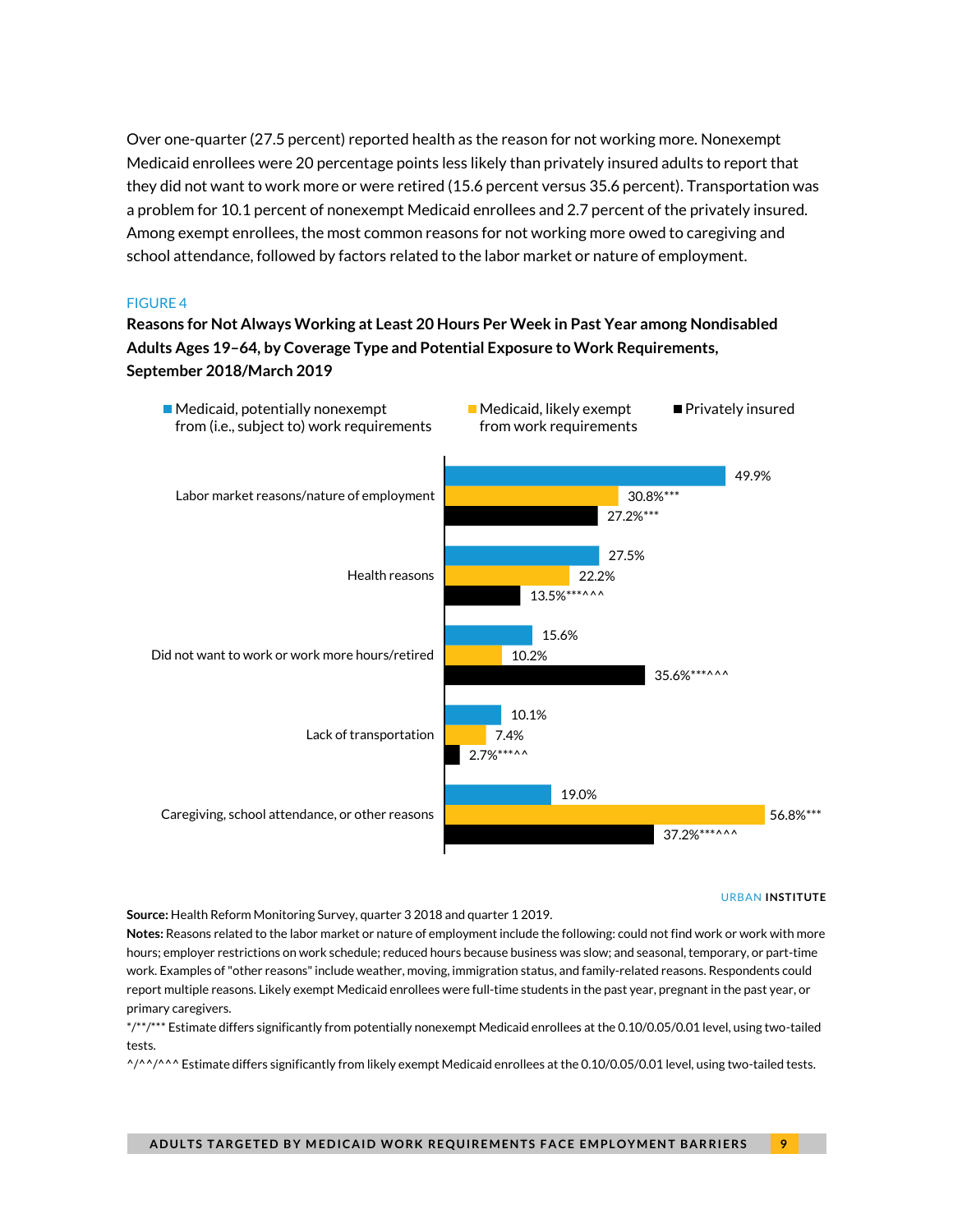Linear probability models were used to estimate the association between employment barriers and the work patterns and reasons for not working reported by adults enrolled in Medicaid or private coverage.<sup>14</sup> Holding demographic characteristics constant, low educational attainment, limited English proficiency, each health barrier, lack of household internet access, limited transportation access, and criminal justice system involvement were associated with a lower likelihood of always or almost always working 20 or more hours per week (table 2). Low educational attainment, health-related limitations, chronic conditions, lack of internet access, and criminal justice system involvement were positively associated with working below that threshold for reasons related to the labor market or nature of employment.

#### TABLE 2

**Association of Individual and Neighborhood Characteristics with Work Experience in Past Year among Nondisabled Adults Ages 19–64 with Medicaid or Private Coverage,** 

**September 2018/March 2019**

*Linear probability models*

|                                                                                  | <b>DEPENDENT VARIABLES</b><br><b>Sometimes or Always</b>                                            |                                                                                                                                              |                                                                                                                                |  |
|----------------------------------------------------------------------------------|-----------------------------------------------------------------------------------------------------|----------------------------------------------------------------------------------------------------------------------------------------------|--------------------------------------------------------------------------------------------------------------------------------|--|
|                                                                                  |                                                                                                     |                                                                                                                                              |                                                                                                                                |  |
|                                                                                  | Worked 20 or<br><b>More Hours Per</b><br>Week for All or<br><b>Nearly All Weeks</b><br>in Past Year | <b>Worked Less than 20</b><br><b>Hours Per Week in Past</b><br><b>Year for Reasons Related</b><br>to Labor Market or Nature<br>of Employment | <b>Sometimes or Always</b><br><b>Worked Less than 20</b><br><b>Hours Per Week in</b><br>Past Year for Health<br><b>Reasons</b> |  |
|                                                                                  | <b>Coefficient</b>                                                                                  | Coefficient                                                                                                                                  | <b>Coefficient</b>                                                                                                             |  |
| <b>Skill barriers</b>                                                            |                                                                                                     |                                                                                                                                              |                                                                                                                                |  |
| Did not complete high school <sup>a</sup>                                        | $-0.343***$                                                                                         | $0.084***$                                                                                                                                   | $0.136***$                                                                                                                     |  |
| Completed high school but not<br>college <sup>a</sup>                            | $-0.117***$                                                                                         | $0.024***$                                                                                                                                   | $0.040***$                                                                                                                     |  |
| Limited English proficiency                                                      | $-0.126**$                                                                                          | 0.038                                                                                                                                        | $-0.022$                                                                                                                       |  |
| <b>Health barriers</b>                                                           |                                                                                                     |                                                                                                                                              |                                                                                                                                |  |
| Activity or functional<br>limitation                                             | $-0.158***$                                                                                         | $0.030*$                                                                                                                                     | $0.258***$                                                                                                                     |  |
| One chronic condition <sup>b</sup>                                               | $-0.017^$                                                                                           | $0.014^$                                                                                                                                     | $0.037***$ ^^                                                                                                                  |  |
| Multiple chronic conditions <sup>b</sup>                                         | $-0.038***$                                                                                         | $0.025***$                                                                                                                                   | $0.101***$                                                                                                                     |  |
| Ever diagnosed with a mental<br>health condition                                 | $-0.042**$                                                                                          | $-0.007$                                                                                                                                     | $0.054***$                                                                                                                     |  |
| Search/participation barriers                                                    |                                                                                                     |                                                                                                                                              |                                                                                                                                |  |
| Lack of household internet<br>access                                             | $-0.103***$                                                                                         | $0.101***$                                                                                                                                   | 0.015                                                                                                                          |  |
| Limited access to<br>transportation                                              | $-0.114***$                                                                                         | 0.027                                                                                                                                        | $0.068***$                                                                                                                     |  |
| <b>Hiring barriers</b>                                                           |                                                                                                     |                                                                                                                                              |                                                                                                                                |  |
| Criminal record <sup>c</sup>                                                     | $-0.003^$                                                                                           | $0.010^{\circ}$                                                                                                                              | 0.040                                                                                                                          |  |
| Formerly incarcerated <sup>c</sup>                                               | $-0.079^$                                                                                           | $0.084^$                                                                                                                                     | 0.009                                                                                                                          |  |
| Neighborhood-level barriers                                                      |                                                                                                     |                                                                                                                                              |                                                                                                                                |  |
| Unemployment rate between<br>national average and twice the<br>national averaged | $-0.011$                                                                                            | $-0.003$                                                                                                                                     | 0.002                                                                                                                          |  |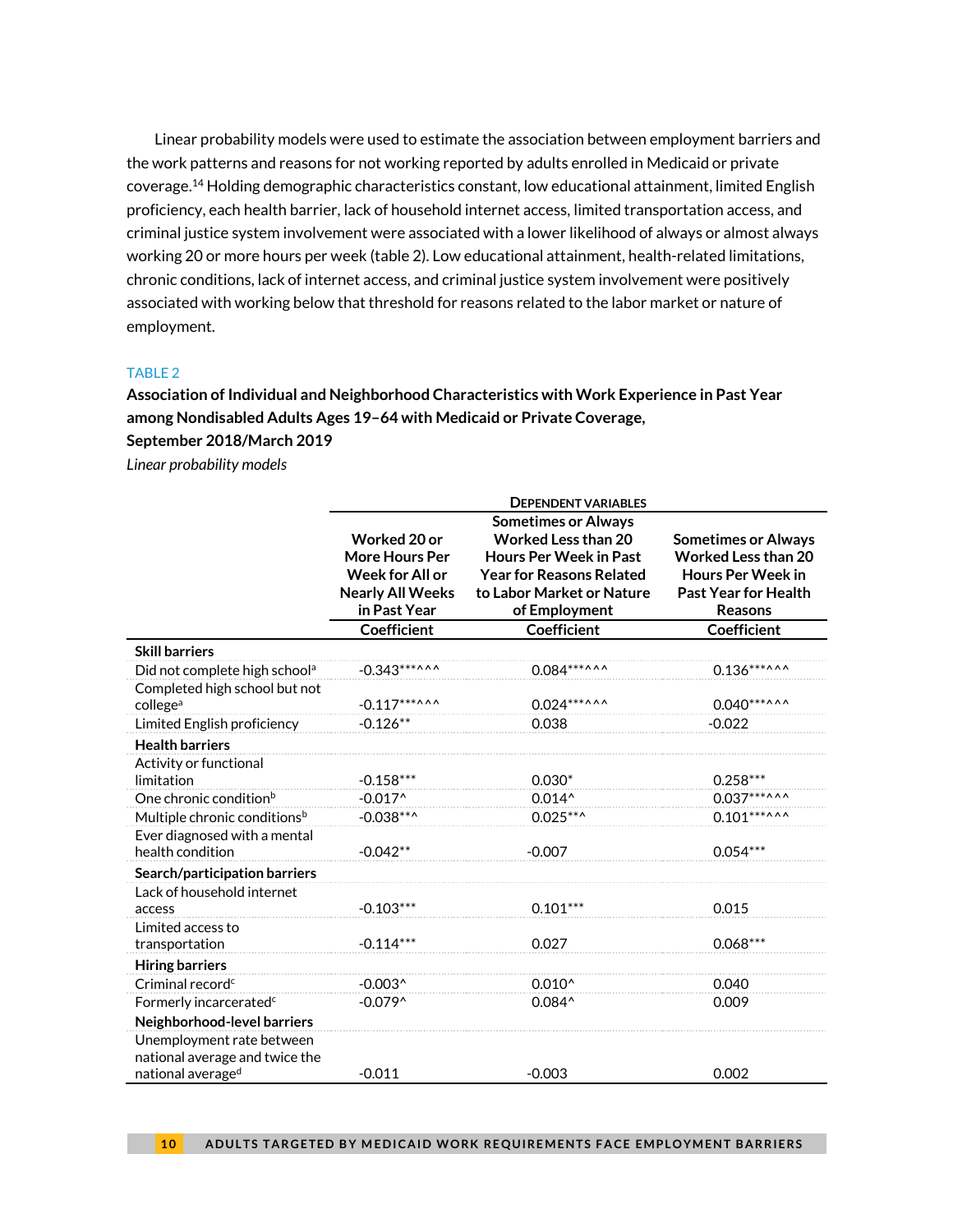|                                                                    | <b>DEPENDENT VARIABLES</b>                                                                          |                                                                                                                                                                            |                                                                                                                                |  |
|--------------------------------------------------------------------|-----------------------------------------------------------------------------------------------------|----------------------------------------------------------------------------------------------------------------------------------------------------------------------------|--------------------------------------------------------------------------------------------------------------------------------|--|
|                                                                    | Worked 20 or<br><b>More Hours Per</b><br>Week for All or<br><b>Nearly All Weeks</b><br>in Past Year | <b>Sometimes or Always</b><br><b>Worked Less than 20</b><br><b>Hours Per Week in Past</b><br><b>Year for Reasons Related</b><br>to Labor Market or Nature<br>of Employment | <b>Sometimes or Always</b><br><b>Worked Less than 20</b><br><b>Hours Per Week in</b><br><b>Past Year for Health</b><br>Reasons |  |
|                                                                    | <b>Coefficient</b>                                                                                  | <b>Coefficient</b>                                                                                                                                                         | Coefficient                                                                                                                    |  |
| Unemployment rate over<br>twice the national average <sup>d</sup>  | $-0.042$                                                                                            | 0.001                                                                                                                                                                      | $-0.011$                                                                                                                       |  |
| Poverty rate of 10 percent to<br>less than 20 percent <sup>e</sup> | 0.011                                                                                               | 0.005                                                                                                                                                                      | 0.004                                                                                                                          |  |
| Poverty rate of 20 percent or<br>more <sup>e</sup>                 | $-0.006$                                                                                            | 0.005                                                                                                                                                                      | 0.009                                                                                                                          |  |
| Middle quartiles of average<br>commute time <sup>f</sup>           | $-0.005$                                                                                            | $-0.009$                                                                                                                                                                   | 0.002                                                                                                                          |  |
| Highest quartile of average<br>commute timef                       | $-0.001$                                                                                            | 0.000                                                                                                                                                                      | $-0.004$                                                                                                                       |  |
| Demographic characteristics                                        |                                                                                                     |                                                                                                                                                                            |                                                                                                                                |  |
| Ages 35-49 <sup>g</sup>                                            | $0.069***$                                                                                          | $-0.030***$                                                                                                                                                                | $0.000^{\wedge \wedge \wedge}$                                                                                                 |  |
| Ages 50-64 <sup>g</sup>                                            | $0.029***$                                                                                          | $-0.050***$ ^^                                                                                                                                                             | $-0.021***$                                                                                                                    |  |
| Female                                                             | $-0.167***$                                                                                         | 0.036                                                                                                                                                                      | $0.013**$                                                                                                                      |  |
| Black, non-Hispanich                                               | $0.022^{\wedge\wedge\wedge}$                                                                        | $0.010^{\wedge\wedge\wedge}$                                                                                                                                               | 0.007                                                                                                                          |  |
| Hispanic <sup>h</sup>                                              | $-0.046***$                                                                                         | $0.031***$ ^ ^ ^                                                                                                                                                           | 0.002                                                                                                                          |  |
| Other race or more than one<br>race, non-Hispanich                 | $-0.070***$ ^ ^                                                                                     | $-0.026***$ ^ ^ ^                                                                                                                                                          | 0.010                                                                                                                          |  |
| Lives with a partner <sup>i</sup>                                  | 0.019                                                                                               | $0.010^{\wedge \wedge \wedge}$                                                                                                                                             | $0.027***$ ^ ^ ^                                                                                                               |  |
| Singlei                                                            | $-0.006$                                                                                            | $0.043***$                                                                                                                                                                 | $0.023***$ ^ ^ ^                                                                                                               |  |
| <b>Potential exemptions</b>                                        |                                                                                                     |                                                                                                                                                                            |                                                                                                                                |  |
| Primary caregiver for a<br>dependent child <sup>j</sup>            | $-0.013$                                                                                            | $-0.021**$                                                                                                                                                                 | $-0.009*$                                                                                                                      |  |
| Primary caregiver for an adult<br>family member <sup>j</sup>       | $-0.015$                                                                                            | 0.019                                                                                                                                                                      | 0.009                                                                                                                          |  |
| Full-time student in past year <sup>k</sup>                        | $-0.309***$                                                                                         | $0.022^{\wedge \wedge}$                                                                                                                                                    | $-0.036***$                                                                                                                    |  |
| Part-time student in past<br>yeark                                 | $-0.057$ *^^^                                                                                       | $0.074***$                                                                                                                                                                 | $-0.005^{\wedge\wedge\wedge}$                                                                                                  |  |
| Pregnant in past year                                              | $-0.108***$                                                                                         | $-0.026$                                                                                                                                                                   | $0.052*$                                                                                                                       |  |
| Constant                                                           | $0.809***$                                                                                          | $0.084***$                                                                                                                                                                 | $-0.029***$                                                                                                                    |  |
| Sample size                                                        | 13.089                                                                                              | 13.089                                                                                                                                                                     | 13,089                                                                                                                         |  |

**Source:** Health Reform Monitoring Survey, quarter 3 2018 and quarter 1 2019; American Community Survey five-year estimates, 2013–17.

**Notes:** Mental health conditions include anxiety, depression, mood, bipolar, schizoaffective, and schizophrenic disorders. Limited access to transportation includes lack of a household vehicle and fair or poor ability to get around without driving. Criminal record includes those who were arrested in the last seven years or ever convicted or found delinquent of, or pleaded guilty to, any charges. Formerly incarcerated includes those ever sentenced to time in prison, jail, or a juvenile detention center. Neighborhood unemployment rates are for adults ages 20–64 and are based on census tract-level data for 2013–17. The national average nonelderly adult unemployment rate for 2013–17 for adults in the sample was 6.3 percent. Neighborhood poverty rates and commute times are for all ages and are based on census tract-level data for 2013–17. Adults with missing data on work experience or neighborhood characteristics are excluded from the sample.

a-k^/^^/^^^ Estimates for categories grouped by the same letter jointly differ from zero at the 0.10/0.05/0.01 level, using F-tests. \*/\*\*/\*\*\* Estimate differs from zero at the 0.10/0.05/0.01 level, using two-tailed tests.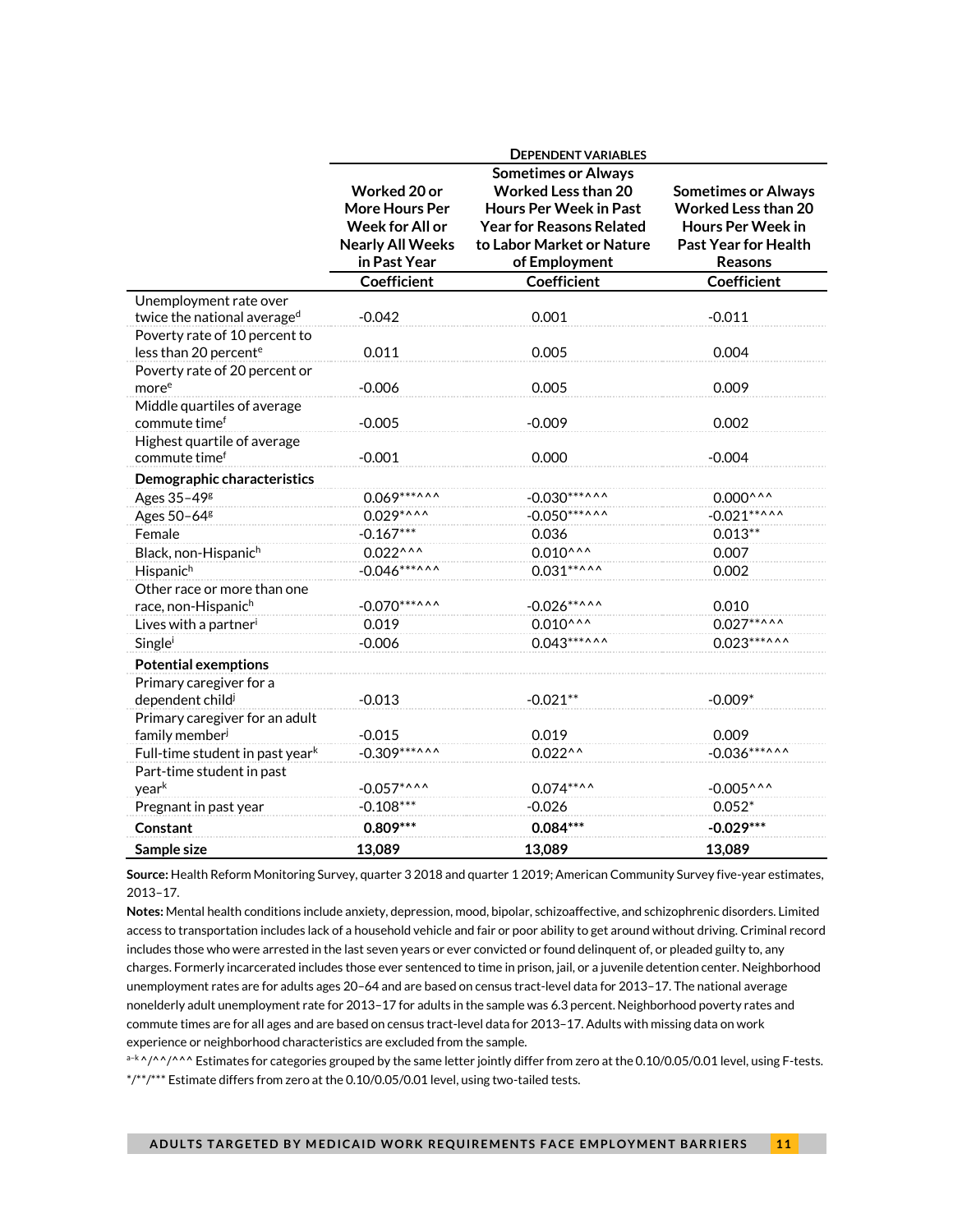# What It Means

Early experiences with work requirements have drawn attention to problems that Medicaid enrollees could face complying with reporting requirements as a key implementation challenge (Musumeci, Rudowitz, and Hall 2018). <sup>15</sup> Yet beyond these logistical hurdles, many Medicaid enrollees who would potentially be subject to work requirements may struggle to comply because of barriers to employment. Over 80 percent of potentially nonexempt Medicaid enrollees do not consistently work the 20 hours per week typically required, primarily because of difficulty finding work, lack of control over work schedules, or health issues.

Given the range of labor market and employment barriers facing Medicaid enrollees who could be subject to work requirements, substantial new investments would likely be needed to address challenges with the jobs that are available to enrollees and to provide targeted education and training and tailored work supports and employment services, such as job search and placement assistance, internet access, and transportation. However, CMS guidance prohibits use of Medicaid funding for these employment and work support services.<sup>16</sup> Though the risk of losing Medicaid may lead some enrollees to increase their work effort, nonexempt enrollees who are unable to comply because of health challenges may experience worse employment outcomes because of loss of coverage and reduced health care access.

High neighborhood unemployment rates and employer restrictions on work hours suggest that some adults could only comply through allowable nonwork activities or by supplementing their employment with these activities. Making work rules more flexible or establishing a statutory guarantee that work-related activities will be available and accessible could offer greater protection to adults with unsteady employment or variable schedules, and the latter would hold states accountable for ensuring the requirements can be fulfilled with reasonable effort.<sup>17</sup>

These policy options could mitigate, but would not eliminate, the risk of coverage losses for those who have trouble complying with work requirements. States seeking to increase and support employment may want to consider workforce development strategies with a stronger evidence base than work requirements, such as postsecondary education, sectoral training programs, apprenticeships, subsidized jobs, and work supports for disadvantaged adults (US Department of Labor et al. 2014).

# About the Series

This brief is part of a series drawing on the HRMS, a survey of the nonelderly population that explores the value of cutting-edge internet-based survey methods to monitor the Affordable Care Act before data from federal government surveys are available. Funding for the core HRMS is provided by the Robert Wood Johnson Foundation and the Urban Institute. For more information on the HRMS and for other briefs in this series, visi[t www.urban.org/hrms.](http://www.urban.org/hrms)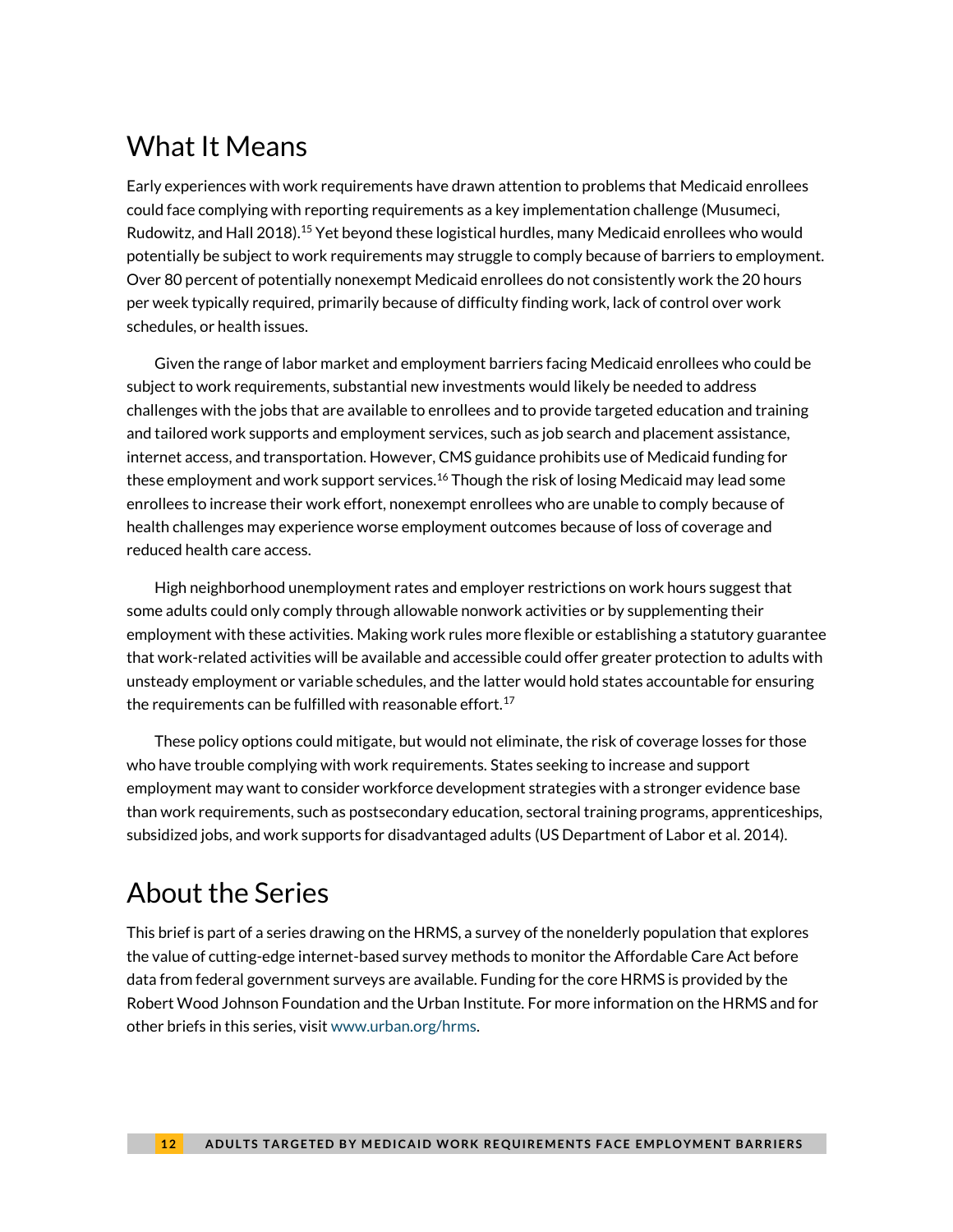# **Notes**

- $1$  Maine has also received CMS approval to adopt work requirements but does not plan to implement the requirements at this time. See "Work Requirements Tracker," Urban Institute, accessed May 13, 2019, [https://www.urban.org/features/work-requirements-tracker.](https://www.urban.org/features/work-requirements-tracker)
- $^2$  Brian Neale, "RE: Opportunities to Promote Work and Community Engagement among Medicaid Beneficiaries," the Centers for Medicare & Medicaid Services, January 11, 2018[, https://www.medicaid.gov/federal-policy](https://www.medicaid.gov/federal-policy-guidance/downloads/smd18002.pdf)[guidance/downloads/smd18002.pdf.](https://www.medicaid.gov/federal-policy-guidance/downloads/smd18002.pdf)
- <sup>3</sup> [Stewart v. Azar,](https://ecf.dcd.uscourts.gov/cgi-bin/show_public_doc?2018cv0152-74) Civil Action No. 18-152 (JEB) (D.D.C. Mar. 27, 2019)[. Gresham v. Azar,](https://ecf.dcd.uscourts.gov/cgi-bin/show_public_doc?2018cv0152-132) Civil Action No. 18-1900 (JEB) (D.D.C. Mar. 27, 2019).
- <sup>4</sup> Sara Rosenbaum and Alexander Somodevilla, "Inside the Latest Medicaid Work Experiment Decisions: Stewart v. Azar and Gresham v. Azar," *Health Affairs Blog*, April 2, 2019, [https://www.healthaffairs.org/do/10.1377/hblog20190402.282257/full/;](https://www.healthaffairs.org/do/10.1377/hblog20190402.282257/full/) Amy Goldstein, "Trump Administration Appeals Rulings That Blocked Medicaid Work Requirements," *Washington Post*, April 10, 2019, [https://www.washingtonpost.com/national/health-science/trump-administration-appeals-rulings-blocking](https://www.washingtonpost.com/national/health-science/trump-administration-appeals-rulings-blocking-medicaid-work-requirements/2019/04/10/689024f6-5bb9-11e9-a00e-050dc7b82693_story.html?utm_term=.a2ec9632117b)[medicaid-work-requirements/2019/04/10/689024f6-5bb9-11e9-a00e-](https://www.washingtonpost.com/national/health-science/trump-administration-appeals-rulings-blocking-medicaid-work-requirements/2019/04/10/689024f6-5bb9-11e9-a00e-050dc7b82693_story.html?utm_term=.a2ec9632117b)[050dc7b82693\\_story.html?utm\\_term=.a2ec9632117b.](https://www.washingtonpost.com/national/health-science/trump-administration-appeals-rulings-blocking-medicaid-work-requirements/2019/04/10/689024f6-5bb9-11e9-a00e-050dc7b82693_story.html?utm_term=.a2ec9632117b)
- $^5$  Disability is based on reported Supplemental Security Income, Social Security Disability Income, or Medicare. CMS guidance requires states to exclude enrollees from work requirements if they qualify for Medicaid on the basis of disability. Recipients of Supplemental Security Income automatically qualify for Medicaid in most states, and the definition of disability used for this program is also used for determining eligibility for Social Security Disability Income, which can be used to obtain Medicare after a two-year waiting period (see "People with Disabilities," Medicaid and CHIP Payment and Access Commission, accessed April 19, 2019, [https://www.macpac.gov/subtopic/people-with-disabilities/\)](https://www.macpac.gov/subtopic/people-with-disabilities/). This study's focus on nondisabled nonelderly adults excludes adults reporting Supplemental Security Income, Medicare, and/or Social Security Disability Income from the analysis. A limitation of this approach is that excluding adults with Social Security Disability Income or Medicare disproportionately excludes higher-income adults with longer work histories. Each round of the HRMS includes a sample of approximately 9,500 adults ages 18 to 64. The pooled September 2018 and March 2019 sample consists of 19,190 nonelderly adults, including 19,117 adults ages 19 to 64. Questions on work patterns and employment barriers were assigned to the full September 2018 sample and were randomly assigned to 75 percent of the March 2019 sample.
- <sup>6</sup> This analysis focuses on adults enrolled in Medicaid at the time of the survey but excludes uninsured adults, even though some of these people may be currently eligible for Medicaid or would be eligible if their states implemented the Affordable Care Act's Medicaid expansion. Among current Medicaid enrollees who would be subject to work requirements under Kentucky's waiver criteria, nearly 90 percent live in states that have expanded Medicaid, because eligibility in nonexpansion states typically depends on disability, pregnancy, or parental status.
- <sup>7</sup> Leighton Ku and Erin Brantley, ["Medicaid Work Requirements: Who's at Risk?"](https://www.healthaffairs.org/do/10.1377/hblog20170412.059575/full/) *Health Affairs Blog*, April 12, 2017, [https://www.healthaffairs.org/do/10.1377/hblog20170412.059575/full/.](https://www.healthaffairs.org/do/10.1377/hblog20170412.059575/full/)
- $8$  Research has focused on the implications of variation in county-level unemployment and poverty rates for work requirement policies (see Elaine Waxman and Nathan Joo, "Mississippi's Work Requirements Don't Account for a Varying Labor Market by Race and Geography," *Urban Wire* (blog), Urban Institute, October 18, 2018, [https://www.urban.org/urban-wire/mississippis-work-requirements-dont-account-varying-labor-market-race](https://www.urban.org/urban-wire/mississippis-work-requirements-dont-account-varying-labor-market-race-and-geography)[and-geography\)](https://www.urban.org/urban-wire/mississippis-work-requirements-dont-account-varying-labor-market-race-and-geography). Though counties, metropolitan areas, or commuting zones may be more reflective of local labor markets, there are often pockets of high unemployment within these larger geographic areas that can be observed at the tract level. A sensitivity analysis using 2017 Local Area Unemployment Statistics data indicated that patterns of county-level unemployment were similar to patterns of tract-level unemployment for the three analytic groups in this study.
- $9$  Affordable Care Act regulations define medical frailty under 42 CFR § 440.315. This definition includes people with disabling mental disorders, chronic substance abuse disorders, serious and complex medical conditions, and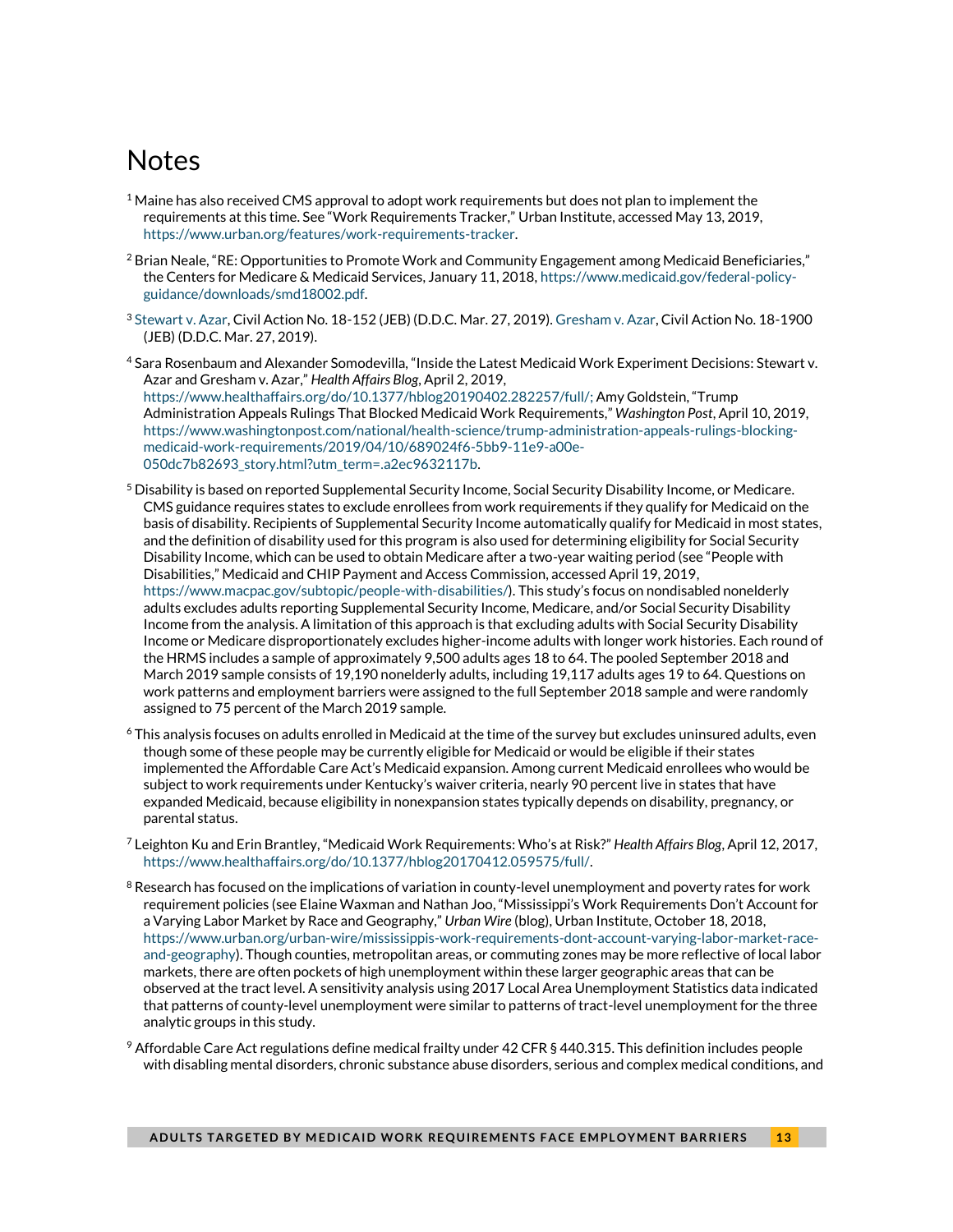disabilities that impair ability to perform activities of daily living or qualify people for a federal or state disability determination; Deborah Yetter, "'It's a Mess': Kentucky Medicaid Unclear on 'Medically Fragile' Meaning," *Courier Journal*, February 25, 2019[, https://www.courier-journal.com/story/news/2018/12/06/kentucky](https://www.courier-journal.com/story/news/2018/12/06/kentucky-medicaids-medically-fragile-meaning-unclear/2217346002/)[medicaids-medically-fragile-meaning-unclear/2217346002/.](https://www.courier-journal.com/story/news/2018/12/06/kentucky-medicaids-medically-fragile-meaning-unclear/2217346002/)

- $^{10}$  Measurement error may also result from excluding adults who are homeless, have low literacy, or do not speak English or Spanish from the HRMS sampling frame. Participants in the internet panel from which HRMS samples are drawn live in housing units and must be able to complete online surveys in English or Spanish.
- $11$  Chronic conditions include those that have lasted or are expected to last a year or more (Hwang et al. 2001).
- $12$  The Fair Credit Reporting Act prohibits commercial vendors that conduct background checks from releasing arrest records that are more than seven years old. See 15 U.S.C. § 1681.
- $^{13}$  An earlier validation study found significant underreporting of justice system involvement in surveys, but the findings from that study suggest that the self-administered survey mode used in the HRMS may reduce underreporting relative to interviewer-administered surveys (Preisendörfer and Wolter 2014).
- $14$  Results were similar based on odds ratios from logistic regression models.
- <sup>15</sup> Jessica Greene. ["Medicaid Recipients' Early Experiences with the Arkansas Medica](https://www.healthaffairs.org/do/10.1377/hblog20180904.979085/full/)id Work Requirement," *Health Affairs Blog*, September 5, 2018[, https://www.healthaffairs.org/do/10.1377/hblog20180904.979085/full/.](https://www.healthaffairs.org/do/10.1377/hblog20180904.979085/full/)
- <sup>16</sup> Brian Neale, "Re: Opportunities to Promote Work and Community Engagement among Medicaid Beneficiaries," the Centers for Medicare & Medicaid Services.
- $17$  For instance, some states receive additional SNAP Employment and Training funds if they commit to offering work activity slots to all able-bodied adults without dependents at risk of losing SNAP benefits because oftime limits.

# References

- Bauer, Lauren, Diane Whitmore Schanzenbach, and Jay Shambaugh. 2018. *[Work Requirements and Safety Net](https://www.brookings.edu/research/work-requirements-and-safety-net-programs/)  [Programs](https://www.brookings.edu/research/work-requirements-and-safety-net-programs/)*. Washington, DC: The Hamilton Project.
- Blavin, Fredric, Michael Karpman, and Stephen Zuckerman. 2016. "[Understanding Characteristics of Likely](https://www.healthaffairs.org/doi/full/10.1377/hlthaff.2015.0867)  [Marketplace Enrollees and How They Choose Plans](https://www.healthaffairs.org/doi/full/10.1377/hlthaff.2015.0867)." *Health Affairs* 35 (3): 535–9.
- Gangopadhyaya, Anuj, and Genevieve M. Kenney. 2018. "Updated: Who [Could Be Affected by Kentucky's Medicaid](https://www.urban.org/research/publication/updated-who-could-be-affected-kentuckys-medicaid-work-requirements-and-what-do-we-know-about-them)  [Work Requirement, and What Do We Know About Them?](https://www.urban.org/research/publication/updated-who-could-be-affected-kentuckys-medicaid-work-requirements-and-what-do-we-know-about-them)" Washington, DC: Urban Institute.
- Garfield, Rachel, Robin Rudowitz, and Anthony Damico. 2018. "[Understanding the Intersection of Medicaid and](http://files.kff.org/attachment/Issue-Brief-Understanding-the-Intersection-of-Medicaid-and-Work)  [Work.](http://files.kff.org/attachment/Issue-Brief-Understanding-the-Intersection-of-Medicaid-and-Work)" Menlo Park, CA: Kaiser Family Foundation.
- Horvath, Francis W. 1982. "Forgotten Unemployment: [Recall Bias in Retrospective Data](https://www.bls.gov/opub/mlr/1982/03/rpt3full.pdf)." *Monthly Labor Review*, March 1982: 40–4.
- Hwang, Wenke, Wendy Weller, Henry Ireys, and Gerard Anderson. 2001. "[Out-of-Pocket Medical Spending](https://www.healthaffairs.org/doi/full/10.1377/hlthaff.20.6.267) for [Care of Chronic Conditions](https://www.healthaffairs.org/doi/full/10.1377/hlthaff.20.6.267)." *Health Affairs* 20 (6): 267–78.
- Musumeci, MaryBeth, Rachel Garfield, and Robin Rudowitz. 2018. "[Medicaid Work Requirements: New Guidance,](https://www.kff.org/medicaid/issue-brief/medicaid-and-work-requirements-new-guidance-state-waiver-details-and-key-issues/)  [State Waiver Details and Key Issues.](https://www.kff.org/medicaid/issue-brief/medicaid-and-work-requirements-new-guidance-state-waiver-details-and-key-issues/)" Menlo Park, CA: Kaiser Family Foundation.
- Musumeci, MaryBeth, Robin Rudowitz, and Cornelia Hall. 2018. "[An Early Look at Implementation of Medicaid](https://www.kff.org/medicaid/issue-brief/an-early-look-at-implementation-of-medicaid-work-requirements-in-arkansas/)  [Work Requirements in Arkansas.](https://www.kff.org/medicaid/issue-brief/an-early-look-at-implementation-of-medicaid-work-requirements-in-arkansas/)" Menlo Park, CA: Kaiser Family Foundation.
- Pascale, Joanne. 2008. "[Measurement Error in Health Insurance Reporting](https://doi.org/10.5034%2Finquiryjrnl_45.04.422)." *Inquiry* 45 (4): 422–37.
- Preisendörfer, Peter, and Felix Wolter. 2014. "Who [Is Telling the Truth? A Validation Study on Determinants of](https://doi.org/10.1093/poq/nft079)  [Response Behavior in Surveys](https://doi.org/10.1093/poq/nft079)." *Public Opinion Quarterly* 78 (1): 126–46.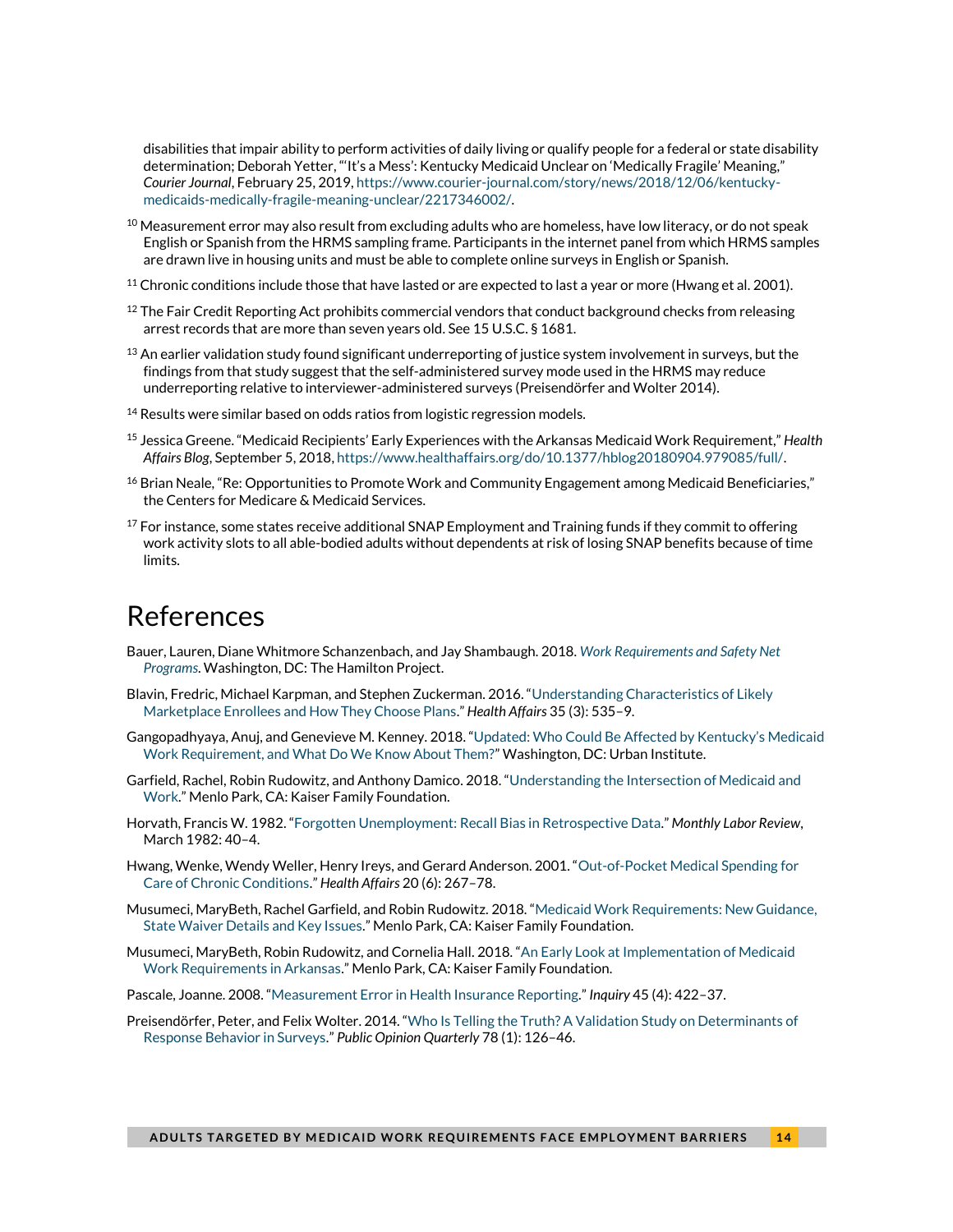- Quillian, Lincoln, Devah Pager, Ole Hexel, and Arnfinn H. Midtbøen. 2017. "[Meta-Analysis of Field Experiments](https://doi.org/10.1073/pnas.1706255114)  [Shows No Change in Racial Discrimination in Hiring Over Time](https://doi.org/10.1073/pnas.1706255114)." *Proceedings of the National Academy of Sciences of the United States of America* 114 (41): 10,870–5.
- US Department of Labor, US Department of Commerce, US Department of Education, and US Department of Health and Human Services. 2014. *[What Works in Job Training: A Synthesis of the Evidence](https://www.dol.gov/asp/evaluation/jdt/jdt.pdf)*. Washington, DC: US Department of Labor.
- Wen, Hefei, Brendan Saloner, and Janet R. Cummings. 2019. "[Behavioral and Other Chronic Conditions among](https://www.healthaffairs.org/doi/full/10.1377/hlthaff.2018.05059)  [Adult Medicaid Enrollees: Implications for Work Requirements.](https://www.healthaffairs.org/doi/full/10.1377/hlthaff.2018.05059)" *Health Affairs* 38 (4): 660–7.